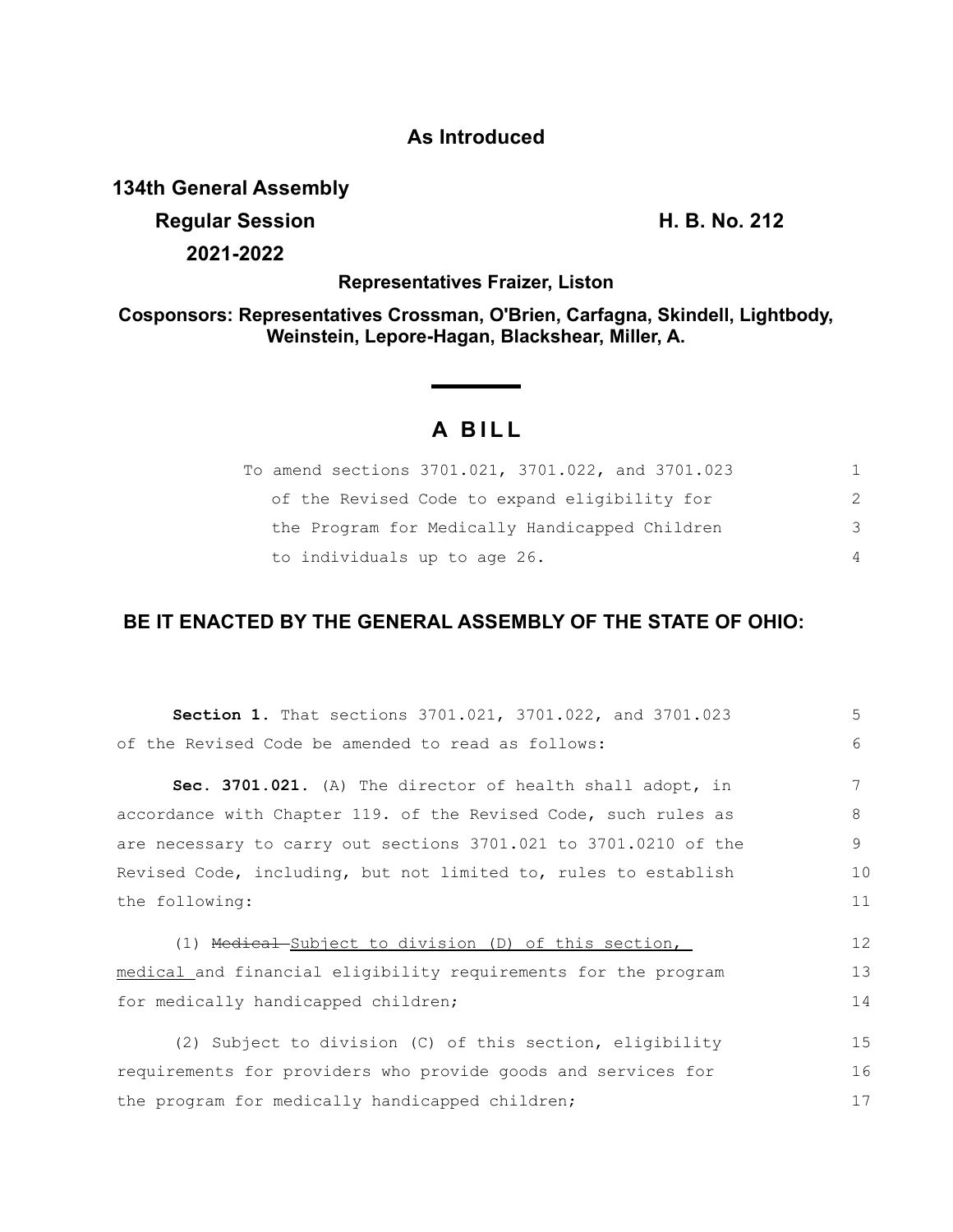### **H. B. No. 212 Page 2 As Introduced**

| (3) Procedures to be followed by the department of health        | 18 |  |
|------------------------------------------------------------------|----|--|
| in disqualifying providers for violating requirements adopted    | 19 |  |
| under division (A) (2) of this section;                          | 20 |  |
| (4) Procedures to be used by the department regarding            | 21 |  |
| application for diagnostic services under division (B) of        | 22 |  |
| section 3701.023 of the Revised Code and payment for those       |    |  |
| services under division (E) of that section;                     | 24 |  |
| (5) Standards for the provision of service coordination by       | 25 |  |
| the department of health and city and general health districts;  | 26 |  |
| (6) Procedures for the department to use to determine the        | 27 |  |
| amount to be paid annually by each county for services for       | 28 |  |
| medically handicapped children and to allow counties to retain   | 29 |  |
| funds under divisions (A)(2) and (3) of section 3701.024 of the  | 30 |  |
| Revised Code;                                                    | 31 |  |
| (7) Financial eligibility requirements for services for          | 32 |  |
| Ohio residents twenty-one years of age or older who have cystic  |    |  |
| fibrosis;                                                        | 34 |  |
| (8) Criteria for payment of approved providers who provide       | 35 |  |
| goods and services for medically handicapped children;           | 36 |  |
| (9) Criteria for the department to use in determining            | 37 |  |
| whether the payment of health insurance premiums of participants | 38 |  |
| in the program for medically handicapped children is cost-       |    |  |
| effective;                                                       | 40 |  |
| (10) Procedures for appeal of denials of applications            | 41 |  |
| under divisions (A) and (D) of section 3701.023 of the Revised   | 42 |  |
| Code, disqualification of providers, and amounts paid for        | 43 |  |
| services;                                                        |    |  |
| (11) Terms of appointment for members of the medically           | 45 |  |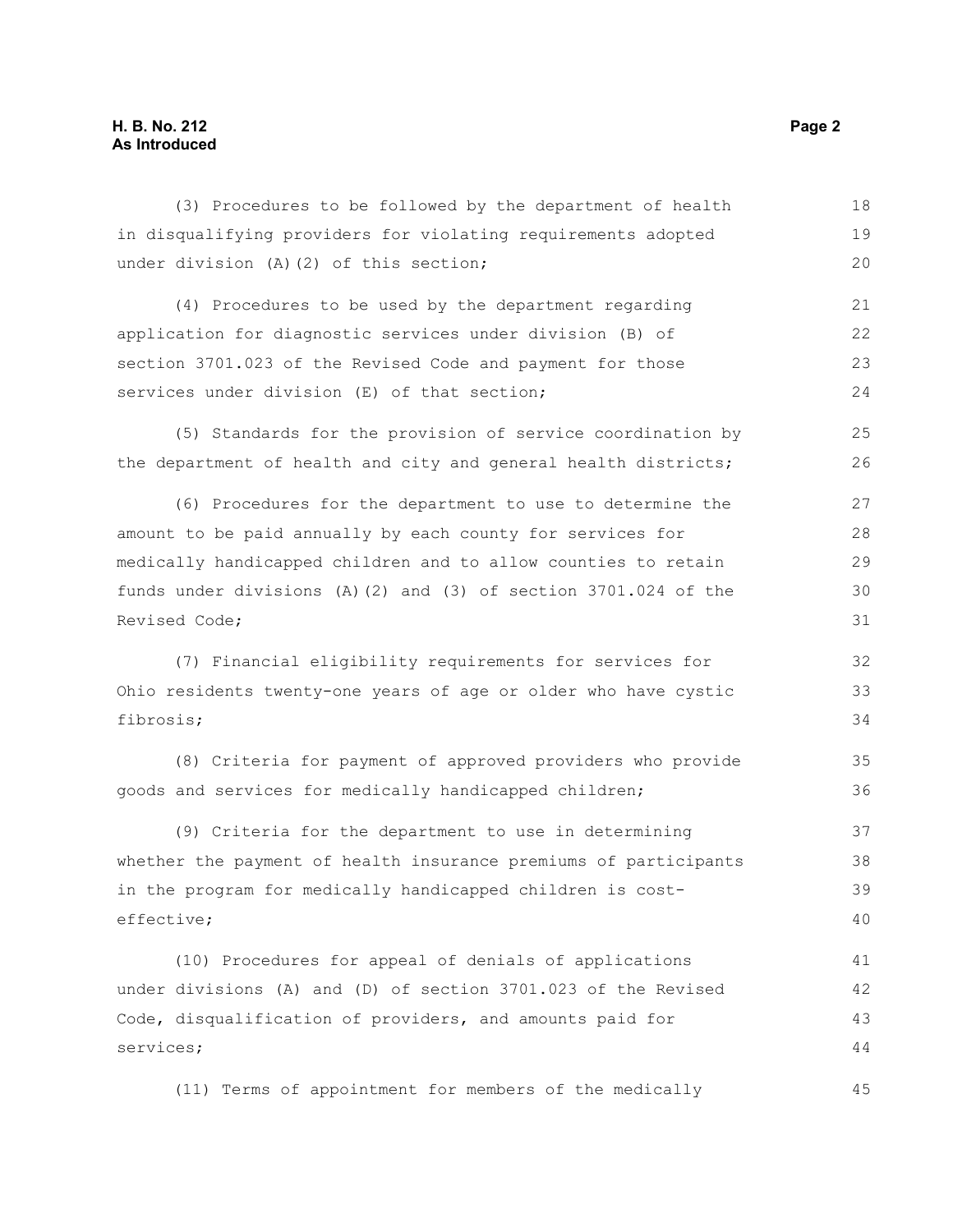handicapped children's medical advisory council created in section 3701.025 of the Revised Code; (12) Eligibility requirements for the hemophilia program, including income and hardship requirements; (13) If a manufacturer discount program is established under division  $(J)$  (1) of section 3701.023 of the Revised Code, procedures for administering the program, including criteria and other requirements for participation in the program by manufacturers of drugs and nutritional formulas. (B) The department of health shall develop a manual of operational procedures and guidelines for the program for medically handicapped children to implement sections 3701.021 to 3701.0210 of the Revised Code. (C) A medicaid provider, as defined in section 5164.01 of the Revised Code, is eligible to be a provider of the same goods and services for the program for medically handicapped children that the provider is approved to provide for the medicaid program and the director shall approve such a provider for participation in the program for medically handicapped children. (D) In establishing medical and financial eligibility requirements for the program for medically handicapped children, the director of health shall not, on or after July 1, 2022, specify an age restriction that excludes from eligibility an individual who is less than twenty-one years of age or is any of the following: (1) Beginning on July 1, 2022, less than twenty-two years of age; (2) Beginning on July 1, 2023, less than twenty-three years of age; 46 47 48 49 50 51 52 53 54 55 56 57 58 59 60 61 62 63 64 65 66 67 68 69 70 71 72 73 74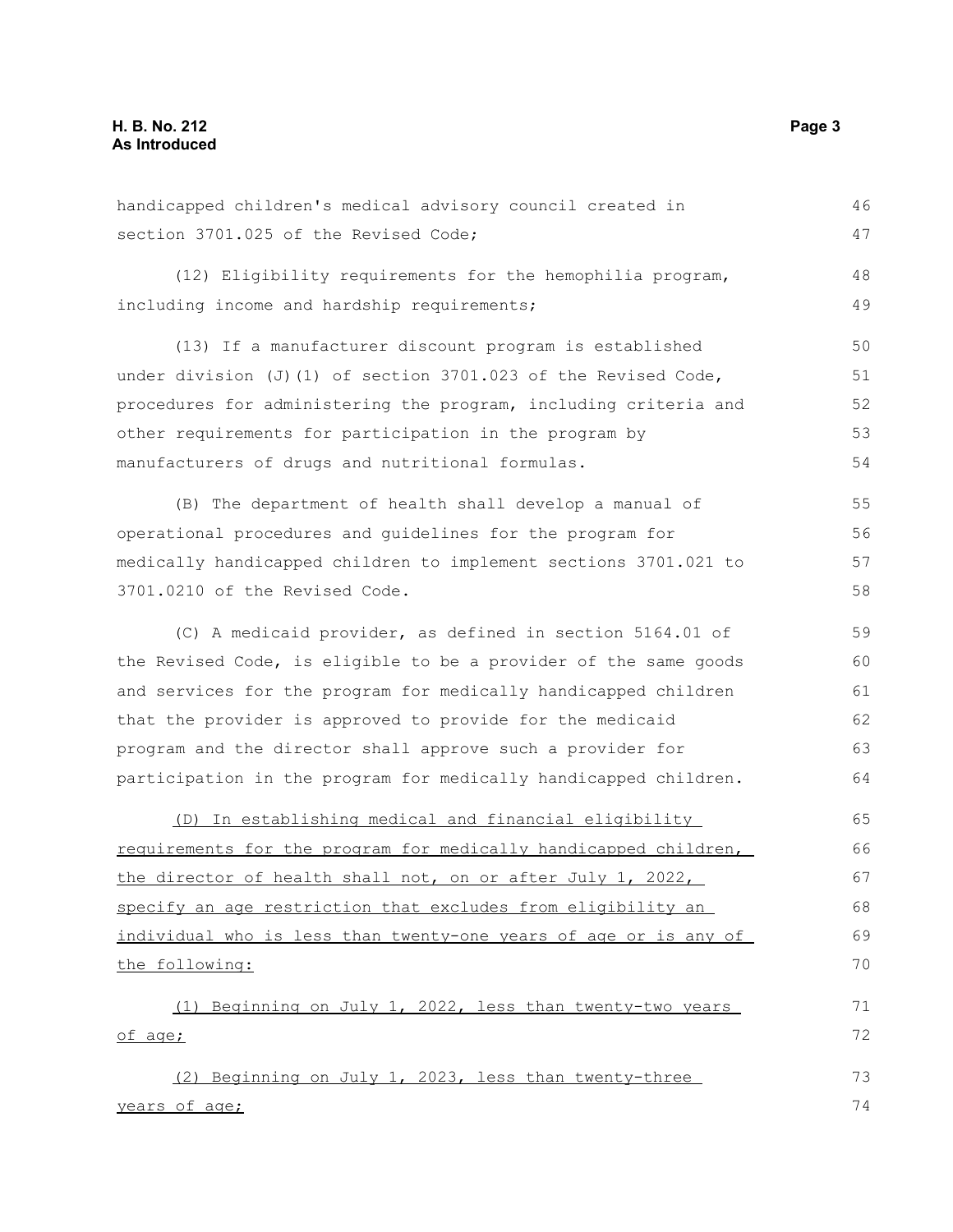| (3) Beginning on July 1, 2024, less than twenty-four years       | 75  |
|------------------------------------------------------------------|-----|
| of age;                                                          | 76  |
| (4) Beginning on July 1, 2025, less than twenty-five years       | 77  |
| of age;                                                          | 78  |
| (5) Beginning on July 1, 2026, less than twenty-six years        | 79  |
| of age.                                                          | 80  |
| Sec. 3701.022. As used in sections 3701.021 to 3701.0210         | 81  |
| of the Revised Code:                                             | 82  |
| (A) "Medically handicapped child" means an Ohio resident         | 83  |
| under twenty one years of agewho meets the age requirements set  | 84  |
| forth in division (D) of section 3701.021 of the Revised Code    | 85  |
| who suffers primarily from an organic disease, defect, or a      | 86  |
| congenital or acquired physically handicapping and associated    |     |
| condition that may hinder the achievement of normal growth and   |     |
| development.                                                     |     |
| (B) "Provider" means a health professional, hospital,            | 90  |
| medical equipment supplier, and any individual, group, or agency |     |
| that is approved by the department of health pursuant to         | 92  |
| division (C) of section 3701.023 of the Revised Code and that    | 93  |
| provides or intends to provide goods or services to a child who  | 94  |
| is eligible for the program for medically handicapped children.  | 95  |
| (C) "Service coordination" means case management services        | 96  |
| provided to medically handicapped children that promote          | 97  |
| effective and efficient organization and utilization of public   | 98  |
| and private resources and ensure that care rendered is family-   |     |
| centered, community-based, and coordinated.                      |     |
| (D) (1) "Third party" means any person or government entity      | 101 |
| other than the following:                                        | 102 |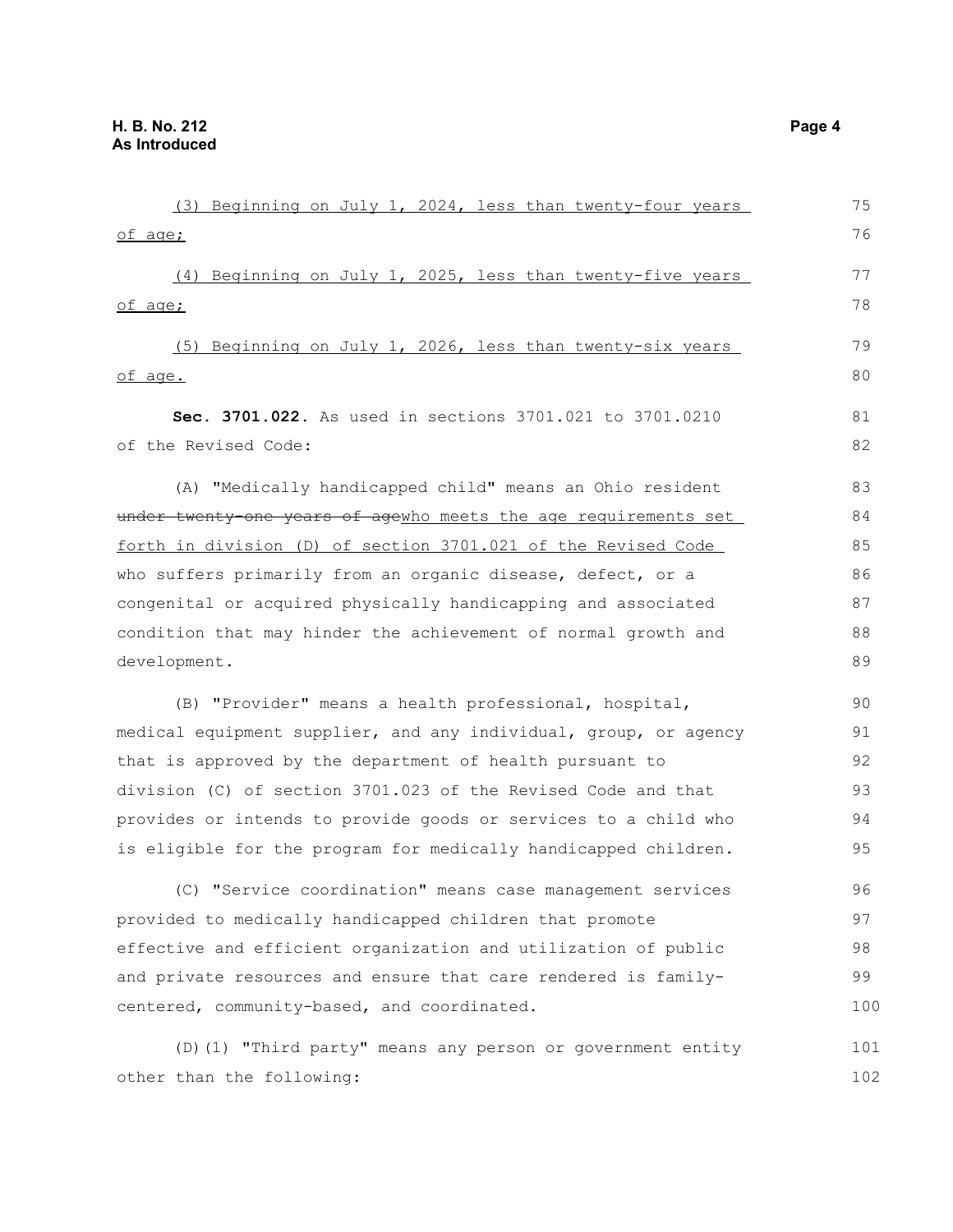(a) A medically handicapped child participating in the program for medically handicapped children or the child's parent or guardian; (b) The department or any program administered by the department, including the "Maternal and Child Health Block Grant," Title V of the "Social Security Act," 95 Stat. 818 (1981), 42 U.S.C.A. 701, as amended; (c) The "caring program for children" operated by the nonprofit community mutual insurance corporation. 103 104 105 106 107 108 109 110 111

(2) "Third party" includes all of the following:

(a) Any trust established to benefit a medically handicapped child participating in the program or the child's family or guardians, if the trust was established after the date the medically handicapped child applied to participate in the program; 113 114 115 116 117

(b) That portion of a trust designated to pay for the medical and ancillary care of a medically handicapped child, if the trust was established on or before the date the medically handicapped child applied to participate in the program; 118 119 120 121

(c) The program awarding reparations to victims of crime established under sections 2743.51 to 2743.72 of the Revised Code. 122 123 124

(E) "Third-party benefits" means any and all benefits paid by a third party to or on behalf of a medically handicapped child participating in the program or the child's parent or guardian for goods or services that are authorized by the department pursuant to division (B) or (D) of section 3701.023 of the Revised Code. 125 126 127 128 129 130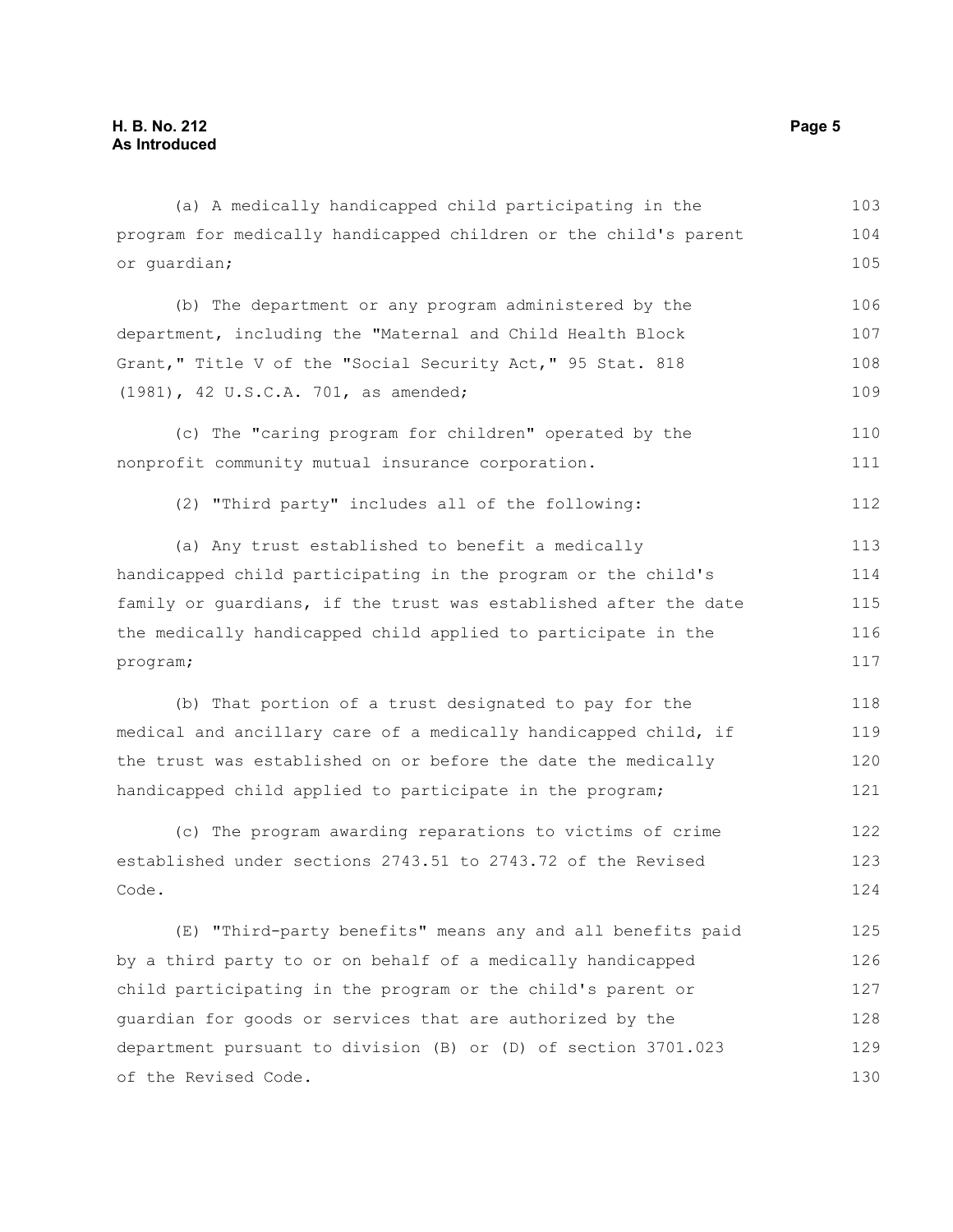#### **H. B. No. 212** Page 6 **As Introduced**

(F) "Hemophilia program" means the hemophilia program the department of health is required to establish and administer under section 3701.029 of the Revised Code. 131 132 133

**Sec. 3701.023.** (A) The department of health shall review applications for eligibility for the program for medically handicapped children that are submitted to the department by city and general health districts and physician providers approved in accordance with division (C) of this section. The department shall determine whether the applicants meet the medical and financial eligibility requirements established by the director of health pursuant to division (A)(1) of section 3701.021 of the Revised Code, and by the department in the manual of operational procedures and guidelines for the program for medically handicapped children developed pursuant to division (B) of that section. Referrals of potentially eligible children for the program may be submitted to the department on behalf of the child by parents, guardians, public health nurses, or any other interested person. The department of health may designate other agencies to refer applicants to the department of health. 134 135 136 137 138 139 140 141 142 143 144 145 146 147 148 149 150

(B) In accordance with the procedures established in rules adopted under division (A)(4) of section 3701.021 of the Revised Code, the department of health shall authorize a provider or providers to provide to any Ohio resident-under twenty-one yearsof age, without charge to the resident or the resident's family and without restriction as to the economic status of the resident or the resident's family, diagnostic services necessary to determine whether the resident has a medically handicapping or potentially medically handicapping condition\_if the resident\_ is less than twenty-one years of age or is any of the following: 151 152 153 154 155 156 157 158 159 160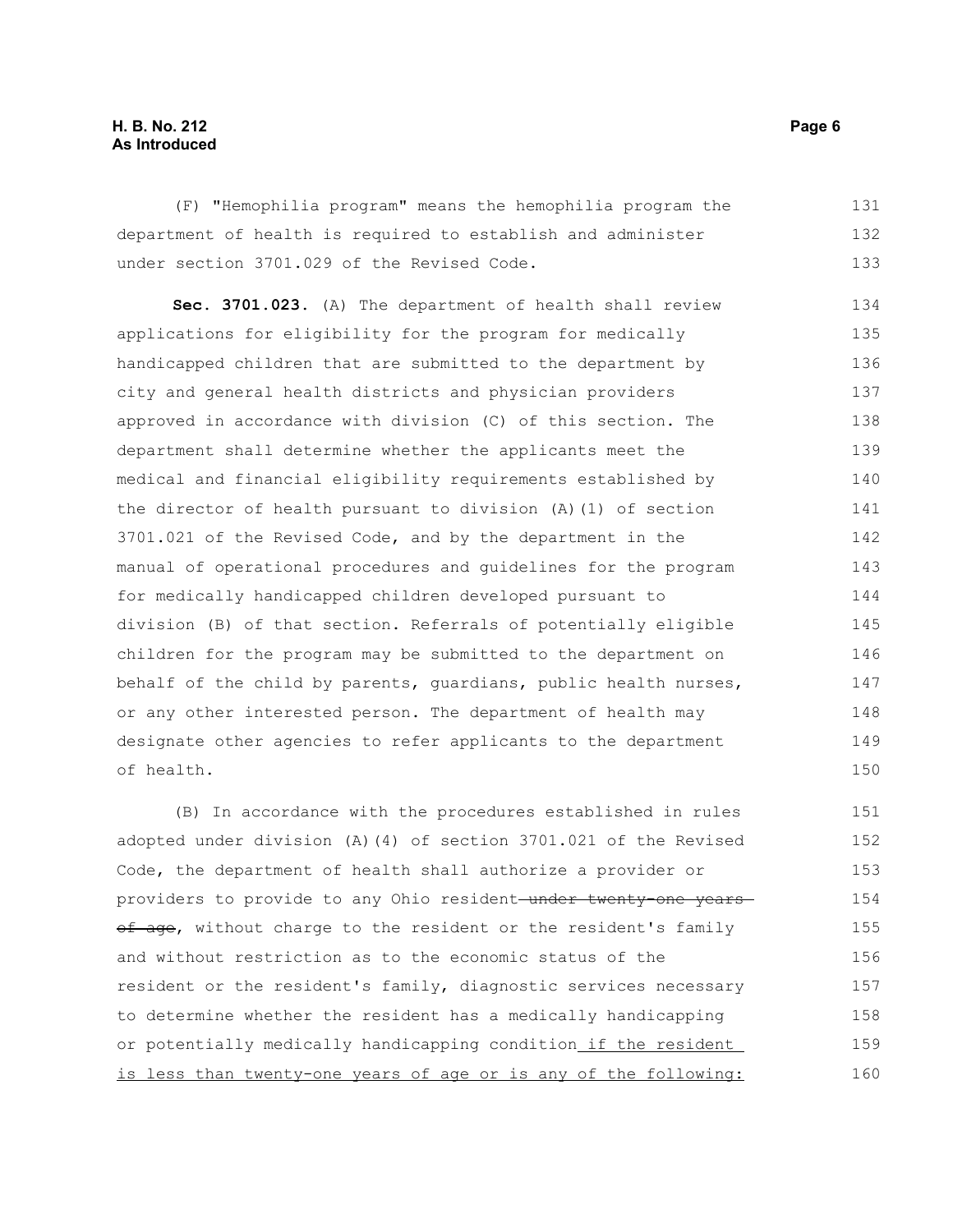| (1) Beginning on July 1, 2022, less than twenty-two years         | 161 |
|-------------------------------------------------------------------|-----|
| of age;                                                           | 162 |
| (2) Beginning on July 1, 2023, less than twenty-three             | 163 |
| years of age;                                                     | 164 |
| (3) Beginning on July 1, 2024, less than twenty-four years        | 165 |
| of age;                                                           | 166 |
| (4) Beginning on July 1, 2025, less than twenty-five years        | 167 |
| of age;                                                           | 168 |
| (5) Beginning on July 1, 2026, less than twenty-six years         | 169 |
| of age.                                                           | 170 |
| (C) The department of health shall review the applications        | 171 |
| of health professionals, hospitals, medical equipment suppliers,  |     |
| and other individuals, groups, or agencies that apply to become   |     |
| providers. The department shall enter into a written agreement    |     |
| with each applicant who is determined, pursuant to the            |     |
| requirements set forth in rules adopted under division (A) (2) of |     |
| section 3701.021 of the Revised Code, to be eligible to be a      |     |
| provider in accordance with the provider agreement required by    |     |
| the medicaid program. No provider shall charge a medically        |     |
| handicapped child or the child's parent or quardian for services  | 180 |
| authorized by the department under division (B) or (D) of this    |     |
| section.                                                          | 182 |
| The department, in accordance with rules adopted under            | 183 |
| division (A) (3) of section 3701.021 of the Revised Code, may     |     |
| disqualify any provider from further participation in the         |     |
| program for violating any requirement set forth in rules adopted  |     |

under division (A)(2) of that section. The disqualification shall not take effect until a written notice, specifying the requirement violated and describing the nature of the violation, 187 188 189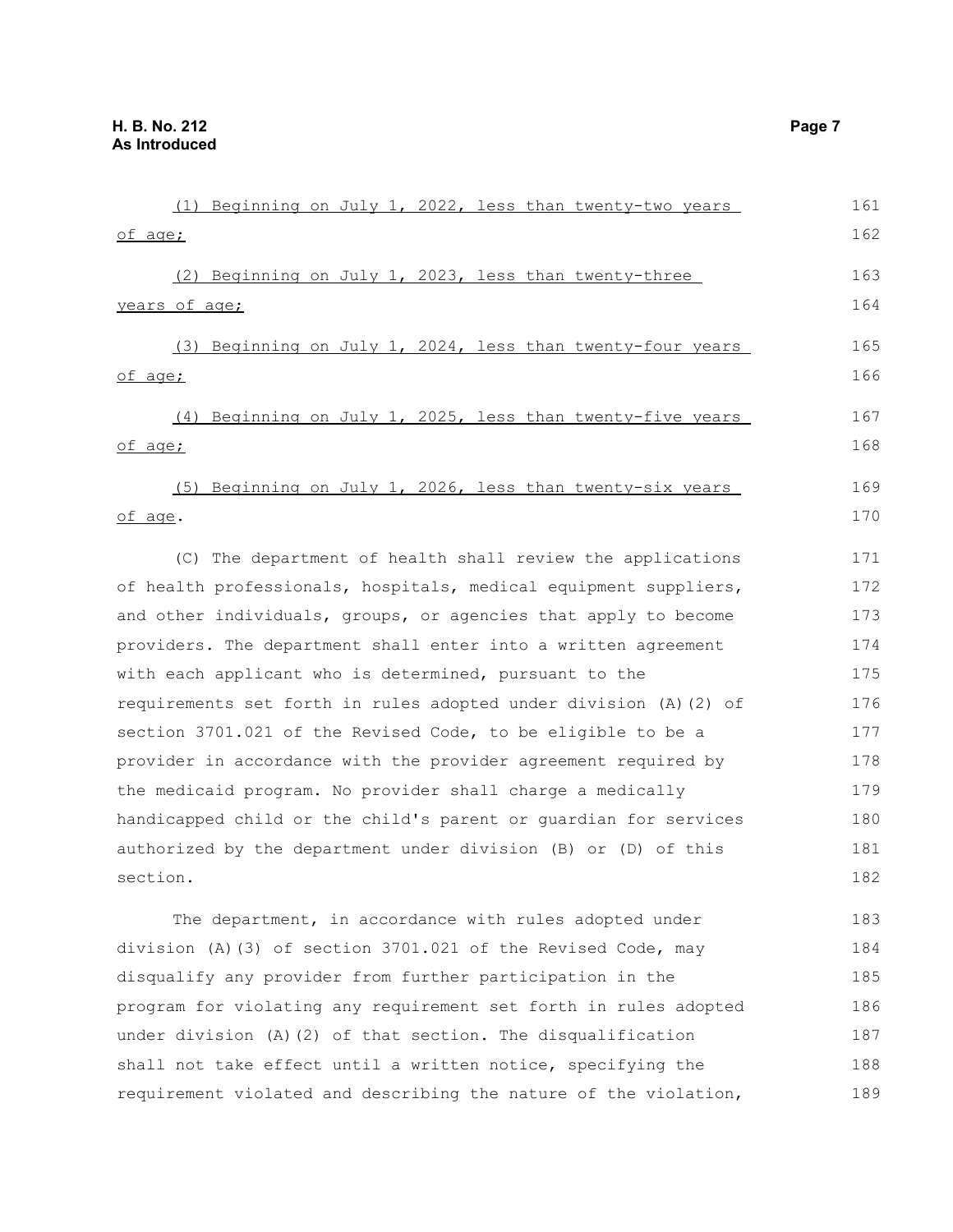#### **H. B. No. 212** Page 8 **As Introduced**

has been delivered to the provider and the department has afforded the provider an opportunity to appeal the disqualification under division (H) of this section. 190 191 192

(D) The department of health shall evaluate applications from city and general health districts and approved physician providers for authorization to provide treatment services, service coordination, and related goods to children determined to be eligible for the program for medically handicapped children pursuant to division (A) of this section. The department shall authorize necessary treatment services, service coordination, and related goods for each eligible child in accordance with an individual plan of treatment for the child. As an alternative, the department may authorize payment of health insurance premiums on behalf of eligible children when the department determines, in accordance with criteria set forth in rules adopted under division (A)(9) of section 3701.021 of the Revised Code, that payment of the premiums is costeffective. 193 194 195 196 197 198 199 200 201 202 203 204 205 206 207

(E) The department of health shall pay, from appropriations to the department, any necessary expenses, including but not limited to, expenses for diagnosis, treatment, service coordination, supportive services, transportation, and accessories and their upkeep, provided to medically handicapped children, provided that the provision of the goods or services is authorized by the department under division (B) or (D) of this section. Money appropriated to the department of health may also be expended for reasonable administrative costs incurred by the program. The department of health also may purchase liability insurance covering the provision of services under the program for medically handicapped children by physicians and other health care professionals. 208 209 210 211 212 213 214 215 216 217 218 219 220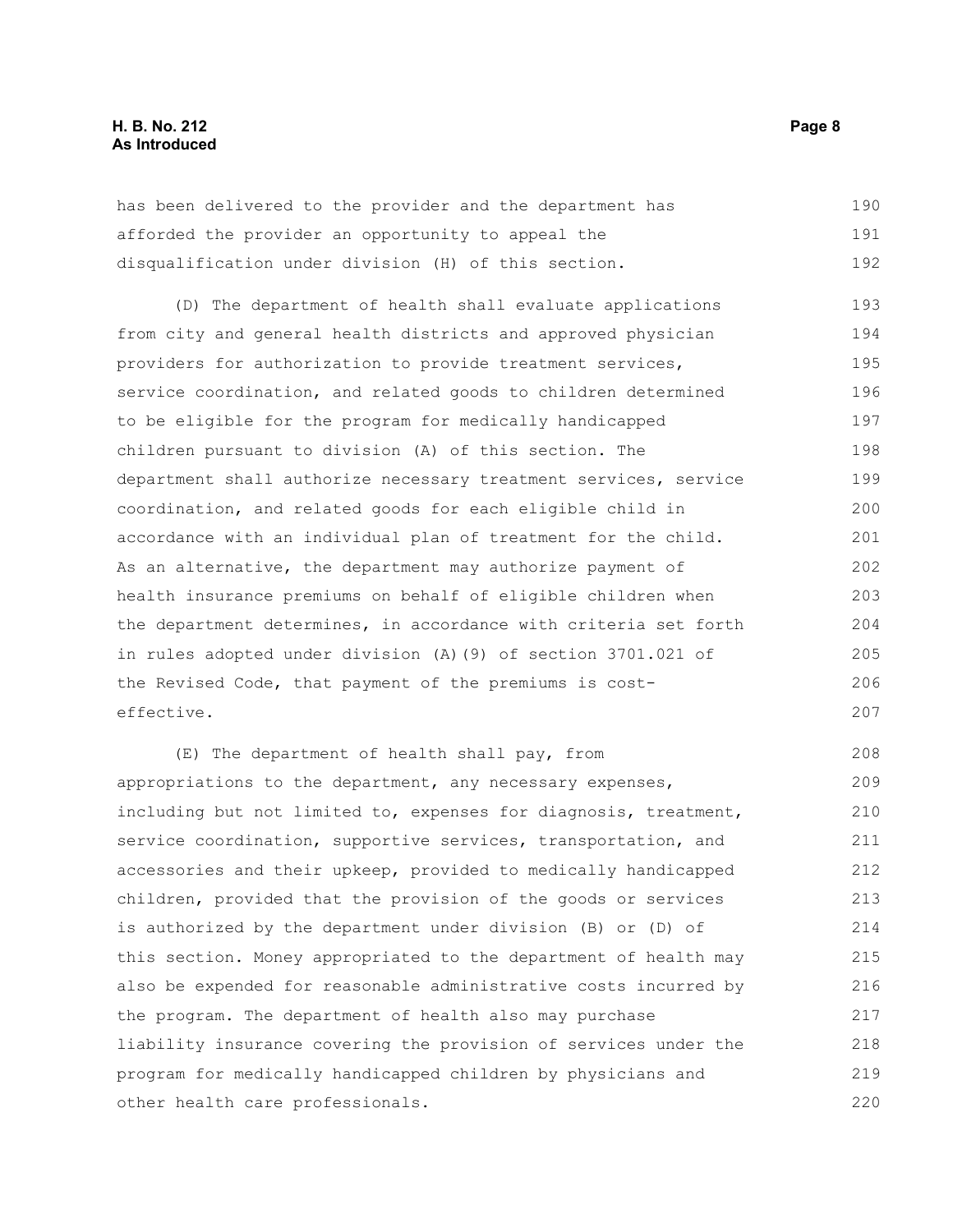#### **H. B. No. 212** Page 9 **As Introduced**

Payments made to providers by the department of health pursuant to this division for inpatient hospital care, outpatient care, and all other medical assistance furnished to eligible recipients shall be made in accordance with rules adopted by the director of health pursuant to division (A) of section 3701.021 of the Revised Code. 221 222 223 224 225 226

The departments of health and medicaid shall jointly implement procedures to ensure that duplicate payments are not made under the program for medically handicapped children and the medicaid program and to identify and recover duplicate payments. 227 228 229 230

(F) At the time of applying for participation in the program for medically handicapped children, a medically handicapped child or the child's parent or guardian shall disclose the identity of any third party against whom the child or the child's parent or guardian has or may have a right of recovery for goods and services provided under division (B) or (D) of this section. The department of health shall require a medically handicapped child who receives services from the program or the child's parent or guardian to apply for all third-party benefits for which the child may be eligible and require the child, parent, or guardian to apply all third-party benefits received to the amount determined under division (E) of this section as the amount payable for goods and services authorized under division (B) or (D) of this section. The department is the payer of last resort and shall pay for authorized goods or services, up to the amount determined under division (E) of this section for the authorized goods or services, only to the extent that payment for the authorized goods or services is not made through third-party benefits. When a third party fails to act on an application or claim for 232 233 234 235 236 237 238 239 240 241 242 243 244 245 246 247 248 249 250 251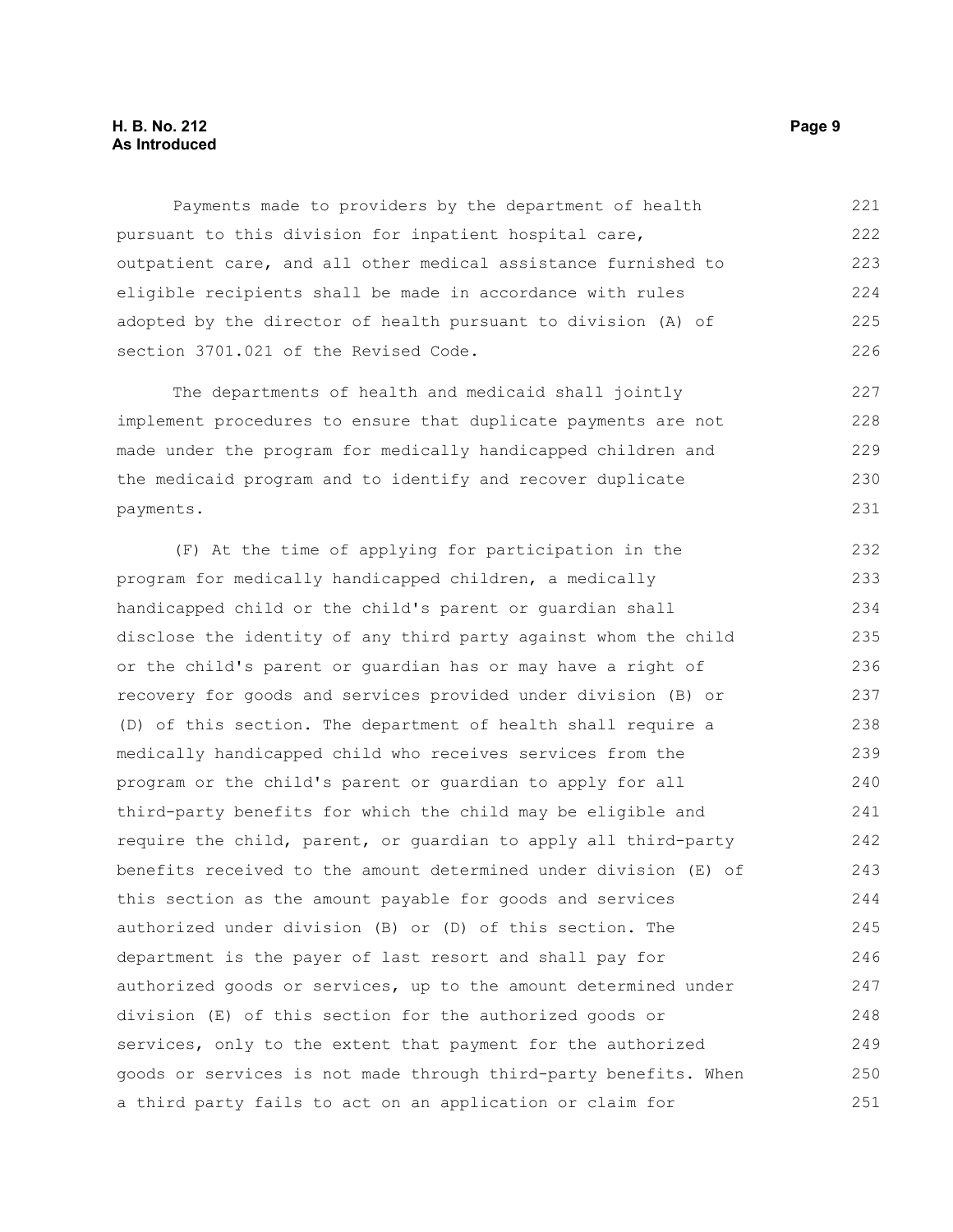benefits by a medically handicapped child or the child's parent or guardian, the department shall pay for the goods or services only after ninety days have elapsed since the date the child, parents, or guardians made an application or claim for all third-party benefits. Third-party benefits received shall be applied to the amount determined under division (E) of this section. Third-party payments for goods and services not authorized under division (B) or (D) of this section shall not be applied to payment amounts determined under division (E) of this section. Payment made by the department shall be considered payment in full of the amount determined under division (E) of this section. Medicaid payments for persons eligible for the medicaid program shall be considered payment in full of the amount determined under division (E) of this section. 252 253 254 255 256 257 258 259 260 261 262 263 264 265

(G) The department of health shall administer a program to provide services to Ohio residents who are twenty-one or more years of age who have cystic fibrosis and who meet the eligibility requirements established in rules adopted by the director of health pursuant to division (A)(7) of section 3701.021 of the Revised Code, subject to all provisions of this section, but not subject to section 3701.024 of the Revised Code. 266 267 268 269 270 271 272 273

(H) The department of health shall provide for appeals, in accordance with rules adopted under section 3701.021 of the Revised Code, of denials of applications for the program for medically handicapped children under division (A) or (D) of this section, disqualification of providers, or amounts paid under division (E) of this section. Appeals under this division are not subject to Chapter 119. of the Revised Code. 274 275 276 277 278 279 280

The department may designate ombudspersons to assist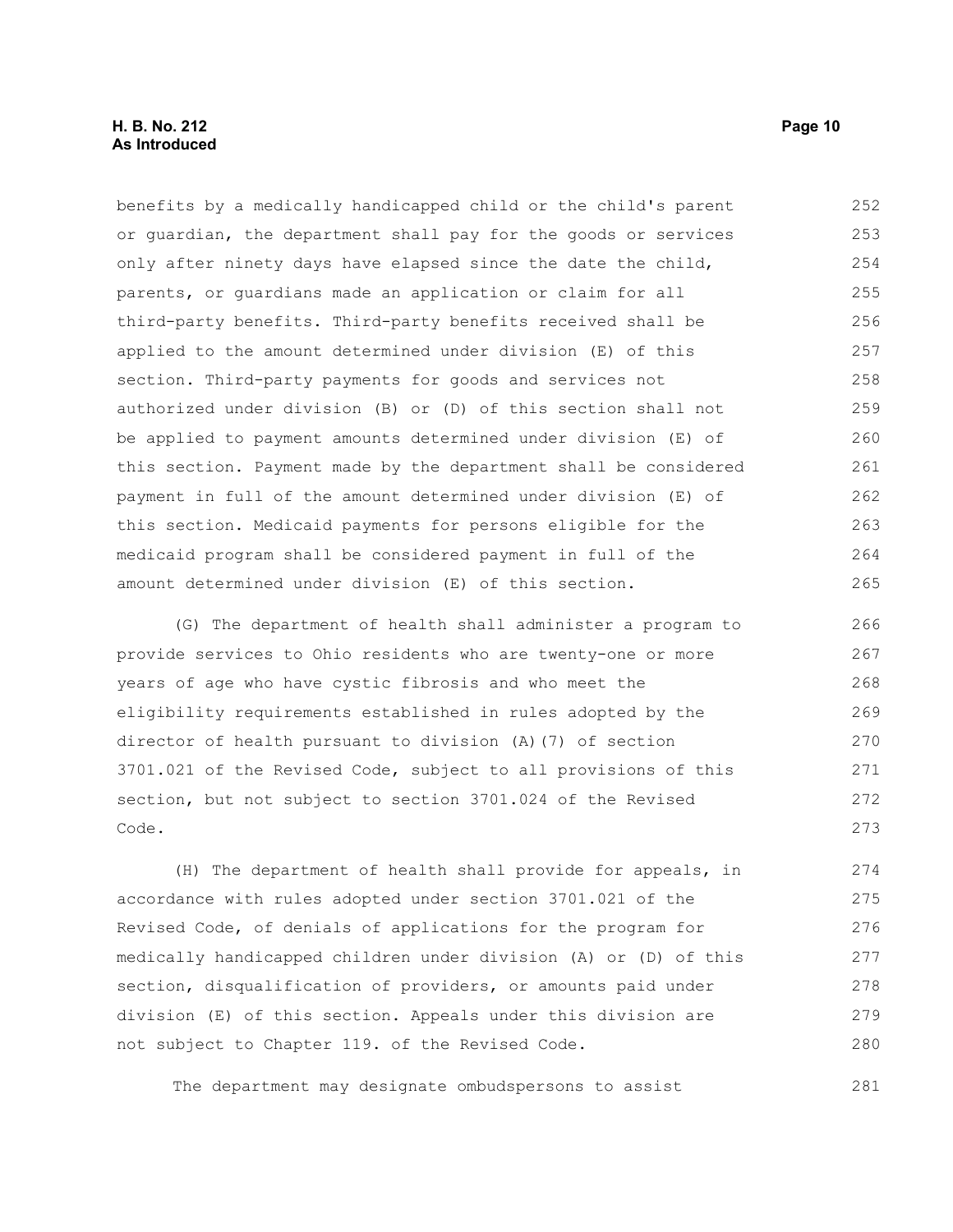#### **H. B. No. 212 Page 11 As Introduced**

medically handicapped children or their parents or guardians, upon the request of the children, parents, or guardians, in filing appeals under this division and to serve as children's, parents', or guardians' advocates in matters pertaining to the administration of the program for medically handicapped children and eligibility for program services. The ombudspersons shall receive no compensation but shall be reimbursed by the department, in accordance with rules of the office of budget and management, for their actual and necessary travel expenses incurred in the performance of their duties. 282 283 284 285 286 287 288 289 290 291

(I) The department of health, and city and general health districts providing service coordination pursuant to division (A)(2) of section 3701.024 of the Revised Code, shall provide service coordination in accordance with the standards set forth in the rules adopted under section 3701.021 of the Revised Code, without charge, and without restriction as to economic status. 292 293 294 295 296 297

(J)(1) The department of health may establish a manufacturer discount program under which a manufacturer of a drug or nutritional formula is permitted to enter into an agreement with the department to provide a discount on the price of the drug or nutritional formula distributed to medically handicapped children participating in the program for medically handicapped children. The program shall be administered in accordance with rules adopted under section 3701.021 of the Revised Code. 298 299 300 301 302 303 304 305 306

(2) If a manufacturer enters into an agreement with the department as described in division  $(J)$  (1) of this section, the manufacturer and the department may negotiate the amount and terms of the discount. 307 308 309 310

(3) In lieu of establishing a discount program as